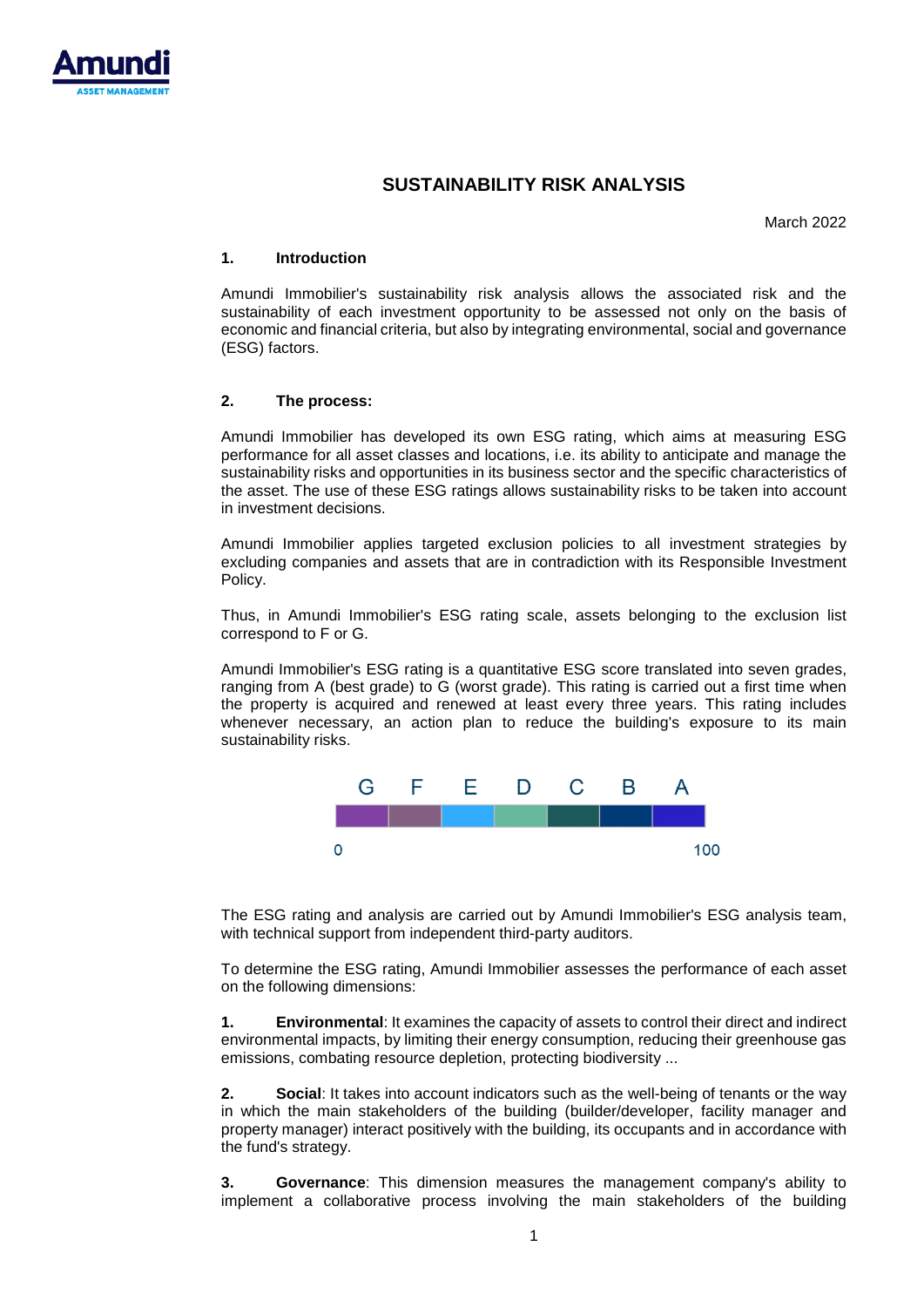

(builder/developer, facility manager and property manager) to ensure that they will contribute positively to the achievement of the building's objectives.

The major sustainability risks assessed by the ESG rating :

| Risks' nature                                                                        | <b>Risks assessed by Amundi</b><br><b>Immobilier ESG rating</b>                                              |  |  |
|--------------------------------------------------------------------------------------|--------------------------------------------------------------------------------------------------------------|--|--|
| Physical risks related to climate change<br>affecting the building and its occupants | Sea level rise<br>Flooding due to rainfall<br>Increase in average temperature<br>Heat waves<br><b>Storms</b> |  |  |
| Risks related to biodiversity loss<br>Liability risks                                | Share of vegetated areas<br>Legionella contamination<br>Asbestos                                             |  |  |
| Climate change resilience risk                                                       | financial<br>Establishing a carbon<br>$\sim$<br>balance sheet<br>Measurement of GHG emissions                |  |  |
| Social risks                                                                         | Accessibility for people with reduced<br>mobility                                                            |  |  |
| Governance                                                                           | Fraud and corruption risk and money<br>laundering risks                                                      |  |  |